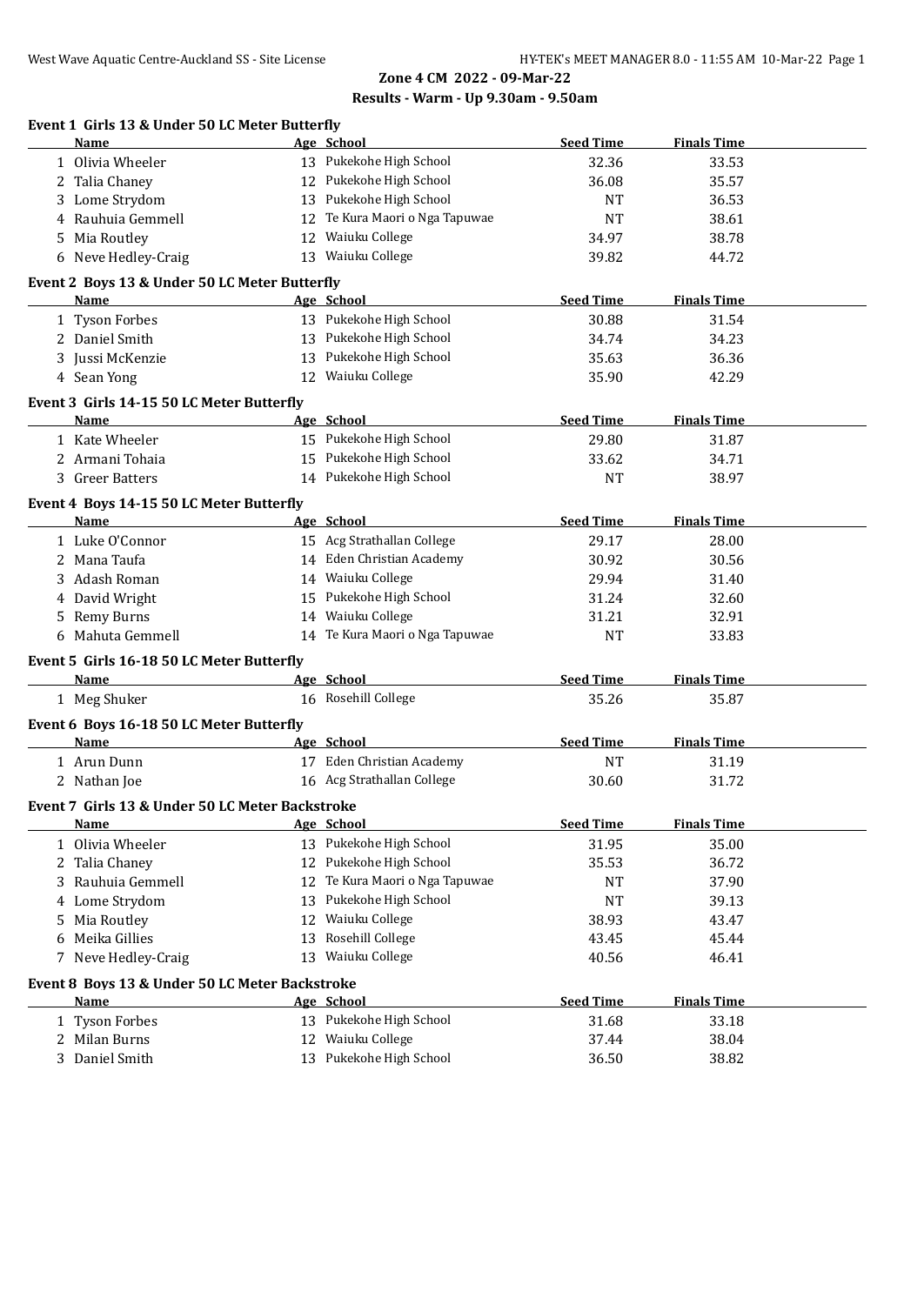# **Results - Warm - Up 9.30am - 9.50am**

|    | (Event 8 Boys 13 & Under 50 LC Meter Backstroke)<br>Name | Age School                     | <b>Seed Time</b> | <b>Finals Time</b> |  |
|----|----------------------------------------------------------|--------------------------------|------------------|--------------------|--|
|    | 4 Sean Yong                                              | 12 Waiuku College              | 38.78            | 43.75              |  |
|    | 5 Clinton Nelson                                         | 12 Rosehill College            | 38.76            | 54.86              |  |
|    | Event 9 Girls 14-15 50 LC Meter Backstroke               |                                |                  |                    |  |
|    | Name                                                     | Age School                     | <b>Seed Time</b> | <b>Finals Time</b> |  |
|    | 1 Kate Wheeler                                           | 15 Pukekohe High School        | 32.47            | 34.88              |  |
|    | 2 Armani Tohaia                                          | 15 Pukekohe High School        | 33.00            | 36.32              |  |
|    |                                                          |                                |                  |                    |  |
|    | Event 10 Boys 14-15 50 LC Meter Backstroke               |                                |                  |                    |  |
|    | Name                                                     | Age School                     | <b>Seed Time</b> | <b>Finals Time</b> |  |
|    | 1 Luke O'Connor                                          | 15 Acg Strathallan College     | 31.11            | 31.88              |  |
|    | 2 David Wright                                           | 15 Pukekohe High School        | 32.51            | 32.16              |  |
|    | 3 Ryan Elliott                                           | 15 Pukekohe High School        | 32.00            | 32.97              |  |
|    | 4 Adash Roman                                            | 14 Waiuku College              | 32.98            | 34.18              |  |
|    | 5 Mana Taufa                                             | 14 Eden Christian Academy      | <b>NT</b>        | 35.59              |  |
|    | 6 Mahuta Gemmell                                         | 14 Te Kura Maori o Nga Tapuwae | <b>NT</b>        | 36.10              |  |
|    | 7 Remy Burns                                             | 14 Waiuku College              | 35.40            | 36.63              |  |
|    | Event 11 Girls 16-18 50 LC Meter Backstroke              |                                |                  |                    |  |
|    | Name                                                     | Age School                     | <b>Seed Time</b> | <b>Finals Time</b> |  |
|    | 1 Tyler Chapman                                          | 16 Pukekohe High School        | 35.43            | 38.40              |  |
|    |                                                          |                                |                  |                    |  |
|    | Event 12 Boys 16-18 50 LC Meter Backstroke               |                                |                  | <b>Finals Time</b> |  |
|    | Name                                                     | Age School                     | <b>Seed Time</b> |                    |  |
|    | 1 Arun Dunn                                              | 17 Eden Christian Academy      | <b>NT</b>        | 36.22              |  |
|    | Event 13 Girls 13 & Under 50 LC Meter Breaststroke       |                                |                  |                    |  |
|    | Name                                                     | Age School                     | <b>Seed Time</b> | <b>Finals Time</b> |  |
|    | 1 Olivia Wheeler                                         | 13 Pukekohe High School        | 37.68            | 41.90              |  |
|    | 2 Olivia Waddell                                         | 13 Acg Strathallan College     | 42.84            | 43.25              |  |
|    | 3 Rauhuia Gemmell                                        | 12 Te Kura Maori o Nga Tapuwae | <b>NT</b>        | 47.15              |  |
|    | 4 Mia Routley                                            | 12 Waiuku College              | 44.01            | 49.47              |  |
|    | 5 Meika Gillies                                          | 13 Rosehill College            | 45.90            | 50.08              |  |
|    | 6 Neve Hedley-Craig                                      | 13 Waiuku College              | 48.74            | 55.53              |  |
|    | Event 14 Boys 13 & Under 50 LC Meter Breaststroke        |                                |                  |                    |  |
|    | Name                                                     | Age School                     | <b>Seed Time</b> | <b>Finals Time</b> |  |
|    | 1 Jussi McKenzie                                         | 13 Pukekohe High School        | 40.48            | 40.44              |  |
|    | 2 Milan Burns                                            | 12 Waiuku College              | 42.08            | 43.58              |  |
|    | 3 Brayden Jaggs                                          | 13 Acg Strathallan College     | 38.76            | 55.07              |  |
|    |                                                          |                                |                  |                    |  |
|    | Event 15 Girls 14-15 50 LC Meter Breaststroke            |                                |                  |                    |  |
|    | Name                                                     | Age School                     | <b>Seed Time</b> | <b>Finals Time</b> |  |
|    | 1 Jessica Cochran                                        | 14 Pukekohe High School        | 38.11            | 40.14              |  |
|    | Event 16 Boys 14-15 50 LC Meter Breaststroke             |                                |                  |                    |  |
|    | Name                                                     | Age School                     | <b>Seed Time</b> | <b>Finals Time</b> |  |
|    | 1 Mahuta Gemmell                                         | 14 Te Kura Maori o Nga Tapuwae | <b>NT</b>        | 37.16              |  |
|    | 2 Ryan Elliott                                           | 15 Pukekohe High School        | 34.97            | 38.55              |  |
|    | 3 David Wright                                           | 15 Pukekohe High School        | 36.44            | 38.75              |  |
| 4  | Remy Burns                                               | 14 Waiuku College              | 38.54            | 39.57              |  |
| 5. | Mana Taufa                                               | 14 Eden Christian Academy      | <b>NT</b>        | 41.25              |  |
|    | Adash Roman                                              | 14 Waiuku College              | 40.06            | 43.65              |  |
|    |                                                          |                                |                  |                    |  |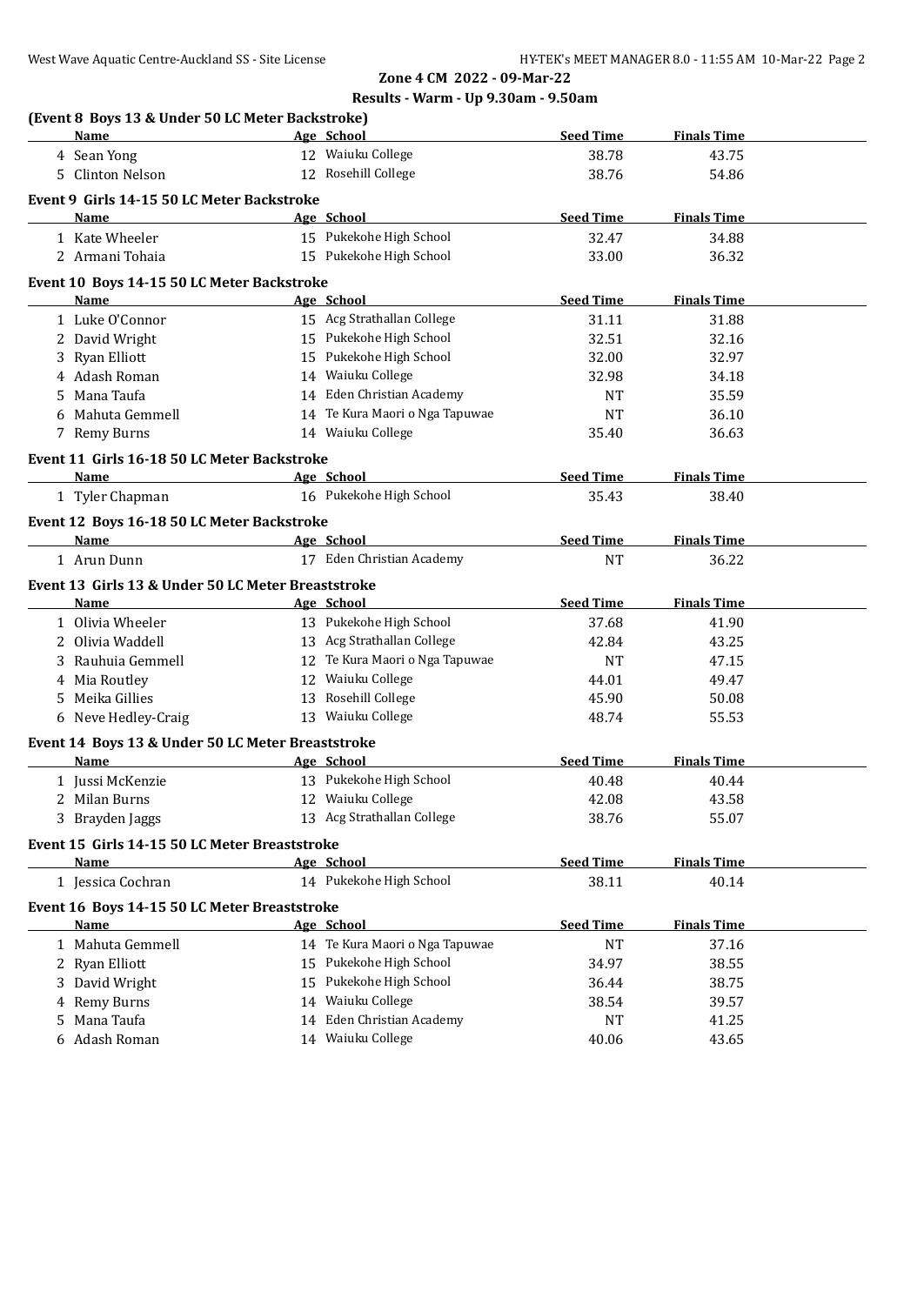## **Zone 4 CM 2022 - 09-Mar-22 Results - Warm - Up 9.30am - 9.50am**

|    | Event 17 Girls 16-18 50 LC Meter Breaststroke<br>Name |    | Age School                            | <b>Seed Time</b>          | <b>Finals Time</b> |
|----|-------------------------------------------------------|----|---------------------------------------|---------------------------|--------------------|
|    | 1 Tyler Chapman                                       |    | 16 Pukekohe High School               | 37.26                     | 40.08              |
|    | 2 Meg Shuker                                          |    | 16 Rosehill College                   | 39.39                     | 42.57              |
|    |                                                       |    |                                       |                           |                    |
|    | Event 18 Boys 16-18 50 LC Meter Breaststroke<br>Name  |    | Age School                            | <b>Seed Time</b>          | <b>Finals Time</b> |
|    | 1 Arun Dunn                                           |    | 17 Eden Christian Academy             | <b>NT</b>                 | 45.99              |
|    |                                                       |    |                                       |                           |                    |
|    | Event 19 Girls 13 & Under 50 LC Meter Freestyle       |    |                                       |                           |                    |
|    | Name<br>1 Olivia Wheeler                              |    | Age School<br>13 Pukekohe High School | <b>Seed Time</b><br>27.69 | <b>Finals Time</b> |
|    |                                                       |    |                                       |                           | 30.44              |
| 2  | Talia Chaney                                          |    | 12 Pukekohe High School               | 30.78                     | 31.47              |
| 3  | Mia Routley                                           |    | 12 Waiuku College                     | 31.63                     | 32.72              |
| 4  | Olivia Waddell                                        |    | 13 Acg Strathallan College            | 31.62                     | 32.81              |
| 5. | Lome Strydom                                          |    | 13 Pukekohe High School               | <b>NT</b>                 | 32.87              |
| 6  | Rauhuia Gemmell                                       |    | 12 Te Kura Maori o Nga Tapuwae        | <b>NT</b>                 | 33.62              |
|    | 7 Meika Gillies                                       |    | 13 Rosehill College                   | 35.84                     | 36.69              |
|    | Event 20 Boys 13 & Under 50 LC Meter Freestyle        |    |                                       |                           |                    |
|    | Name                                                  |    | Age School                            | <b>Seed Time</b>          | <b>Finals Time</b> |
|    | 1 Tyson Forbes                                        |    | 13 Pukekohe High School               | 27.10                     | 28.35              |
| 2  | Daniel Smith                                          |    | 13 Pukekohe High School               | 31.73                     | 31.19              |
| 3  | Sean Yong                                             |    | 12 Waiuku College                     | 31.05                     | 34.50              |
| 4  | Brayden Jaggs                                         |    | 13 Acg Strathallan College            | 30.60                     | 36.25              |
| 5  | <b>Milan Burns</b>                                    |    | 12 Waiuku College                     | 32.82                     | 36.57              |
| 6  | <b>Clinton Nelson</b>                                 |    | 12 Rosehill College                   | 34.68                     | 41.31              |
|    |                                                       |    |                                       |                           |                    |
|    | Event 21 Girls 14-15 50 LC Meter Freestyle<br>Name    |    | Age School                            | <b>Seed Time</b>          | <b>Finals Time</b> |
|    | 1 Kate Wheeler                                        |    | 15 Pukekohe High School               | 28.01                     | 30.20              |
|    | 2 Jessica Cochran                                     |    | 14 Pukekohe High School               | 29.93                     | 30.59              |
|    | 3 Armani Tohaia                                       |    | 15 Pukekohe High School               | 29.19                     | 31.91              |
|    | 4 Greer Batters                                       |    | 14 Pukekohe High School               | <b>NT</b>                 | 32.78              |
|    |                                                       |    |                                       |                           |                    |
|    | Event 22 Boys 14-15 50 LC Meter Freestyle             |    |                                       |                           |                    |
|    | Name                                                  |    | Age School                            | <b>Seed Time</b>          | <b>Finals Time</b> |
|    | 1 Luke O'Connor                                       |    | 15 Acg Strathallan College            | 25.70                     | 26.22              |
|    | 2 Ryan Elliott                                        |    | 15 Pukekohe High School               | 26.57                     | 27.00              |
|    | 3 Mahuta Gemmell                                      |    | 14 Te Kura Maori o Nga Tapuwae        | <b>NT</b>                 | 29.38              |
|    | 4 David Wright                                        |    | 15 Pukekohe High School               | 27.27                     | 29.94              |
| 5  | Mana Taufa                                            |    | 14 Eden Christian Academy             | 29.38                     | 30.72              |
| 6  | Adash Roman                                           | 14 | Waiuku College                        | 28.51                     | 30.75              |
|    | 7 Remy Burns                                          |    | 14 Waiuku College                     | 30.04                     | 31.20              |
|    | Event 23 Girls 16-18 50 LC Meter Freestyle            |    |                                       |                           |                    |
|    | <b>Name</b>                                           |    | Age School                            | <b>Seed Time</b>          | <b>Finals Time</b> |
|    | 1 Meg Shuker                                          |    | 16 Rosehill College                   | 30.86                     | 31.22              |
|    | 2 Tyler Chapman                                       |    | 16 Pukekohe High School               | 30.41                     | 33.06              |
|    |                                                       |    |                                       |                           |                    |
|    | Event 24 Boys 16-18 50 LC Meter Freestyle             |    |                                       |                           |                    |
|    | <b>Name</b>                                           |    | Age School                            | <b>Seed Time</b>          | <b>Finals Time</b> |
|    | 1 Nathan Joe                                          |    | 16 Acg Strathallan College            | 27.54                     | 28.84              |
|    | 2 Arun Dunn                                           |    | 17 Eden Christian Academy             | <b>NT</b>                 | 31.23              |